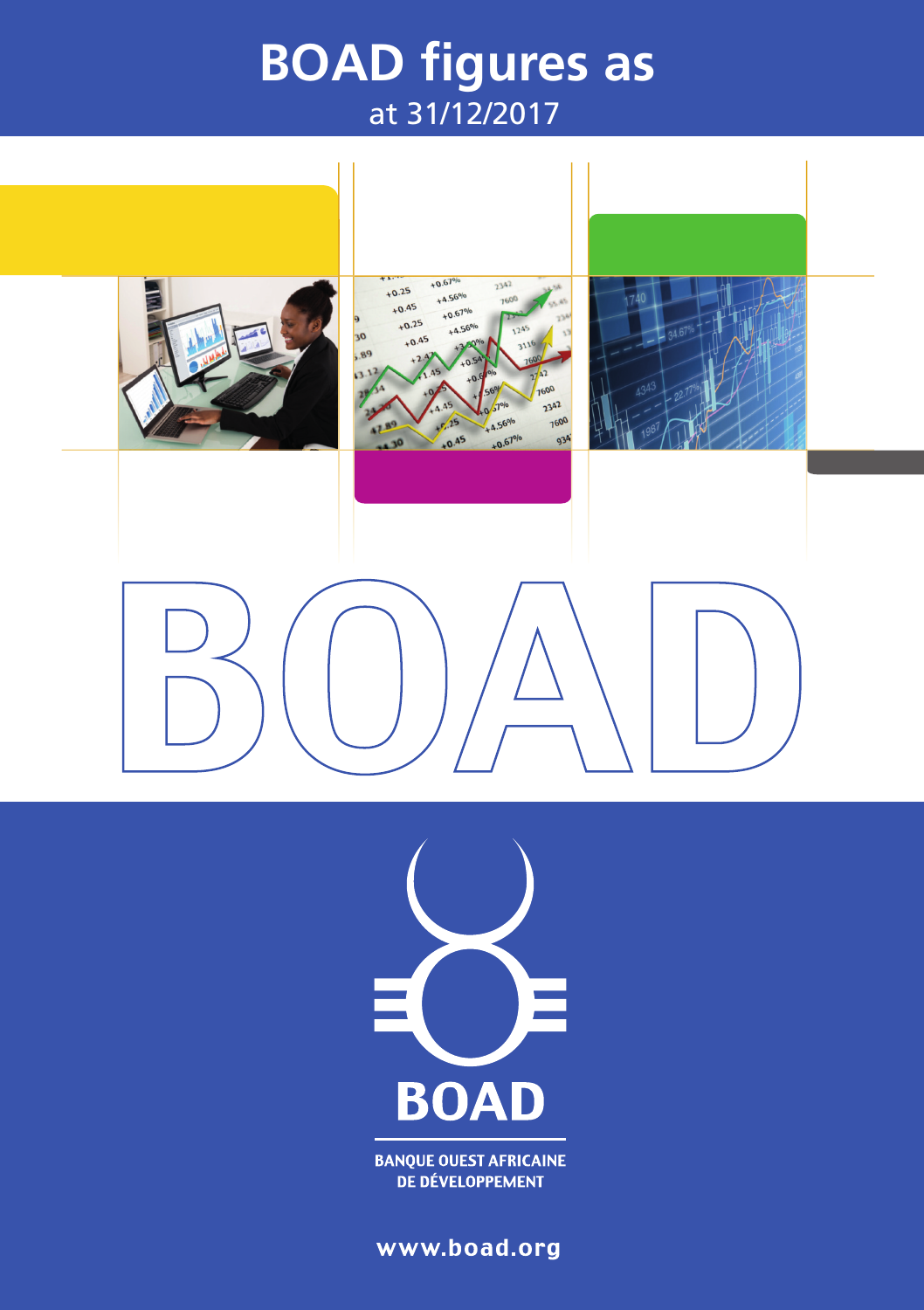#### **ANNUAL LOAN APPROVALS** in XOF'billion



## **TREND OF ANNUAL LOAN DISBURSEMENTS PER WINDOW**

in XOF'billion

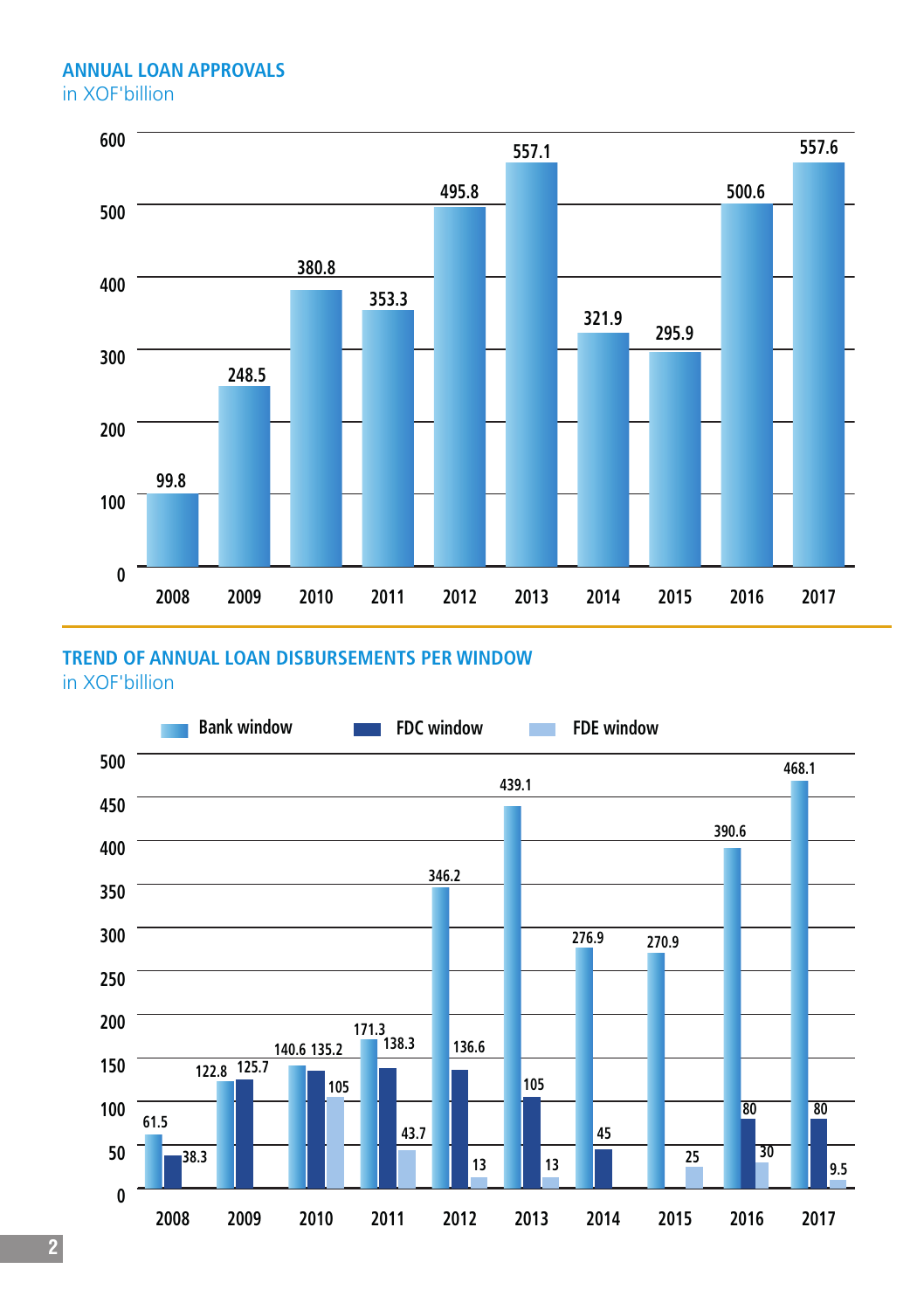# **ANNUAL AVERAGES OF LOANS AND DISBURSEMENTS**

in XOF'billion



#### **TOTAL NET COMMITMENTS AND DISBURSEMENTS**

in XOF'billion

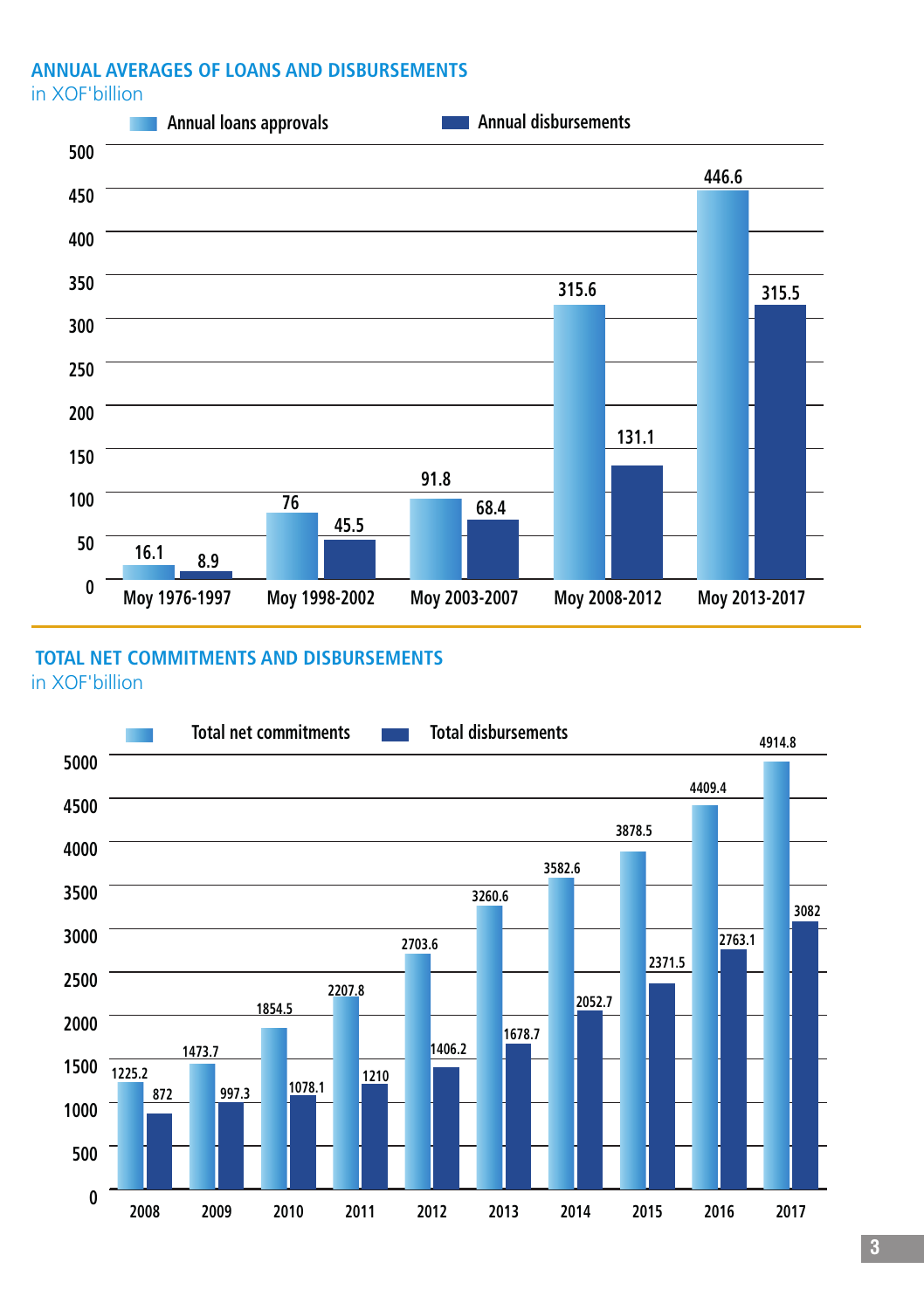## **BREAKDOWN OF NET COMMITMENTS PER SECTOR AND CATEGORY**

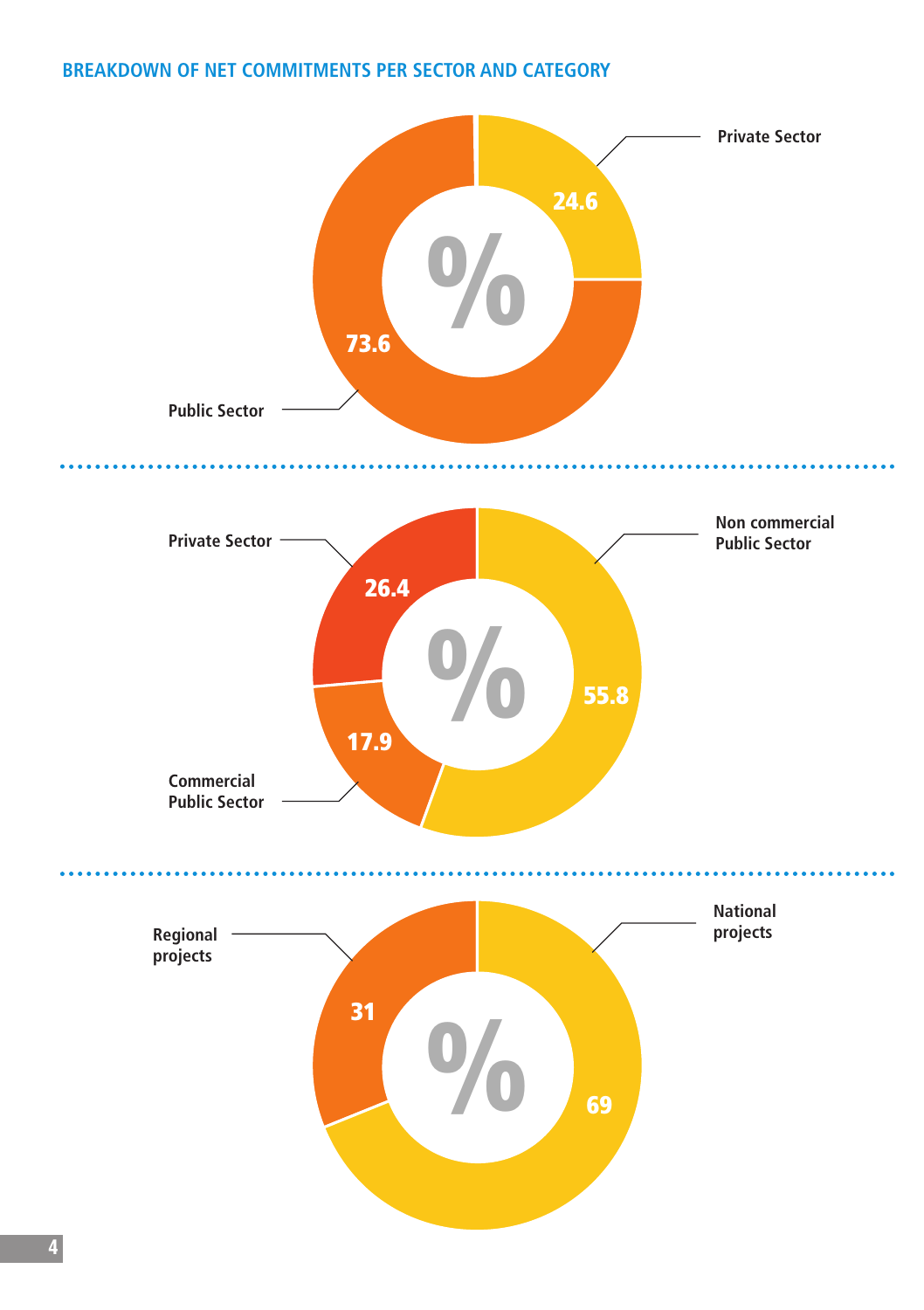**STRUCTURE OF OPERATING INCOME**

in XOF'billion



#### **INCOME DERIVED FROM BANKING ACTIVITY, FINANCIAL CHARGES AND NET BANKING INCOME**

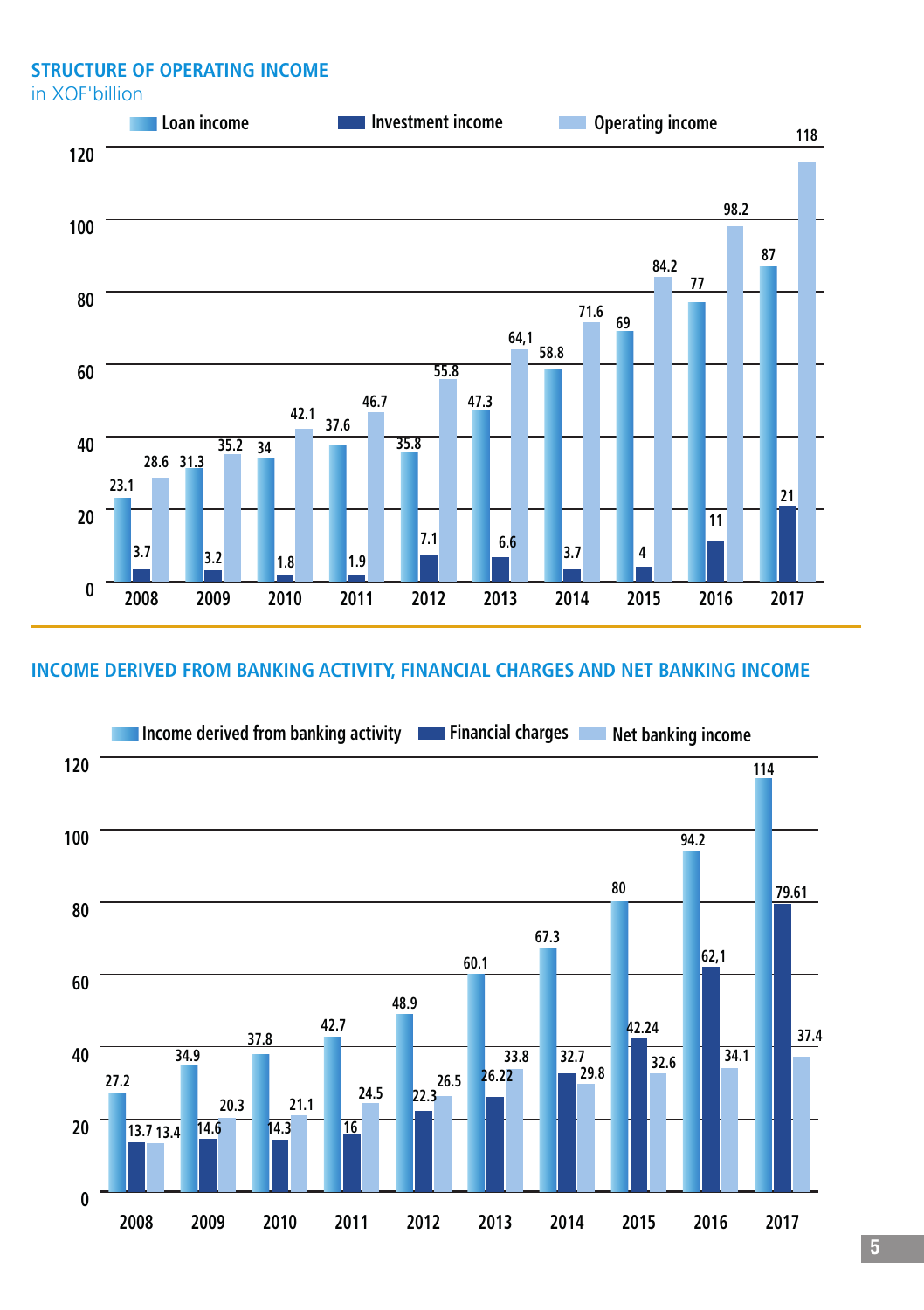#### **TOTAL BALANCE SHEET** in XOF'billion



### **AUTHORIZED CAPITAL AND SUBSCRIBED CAPITAL**

in XOF'billion

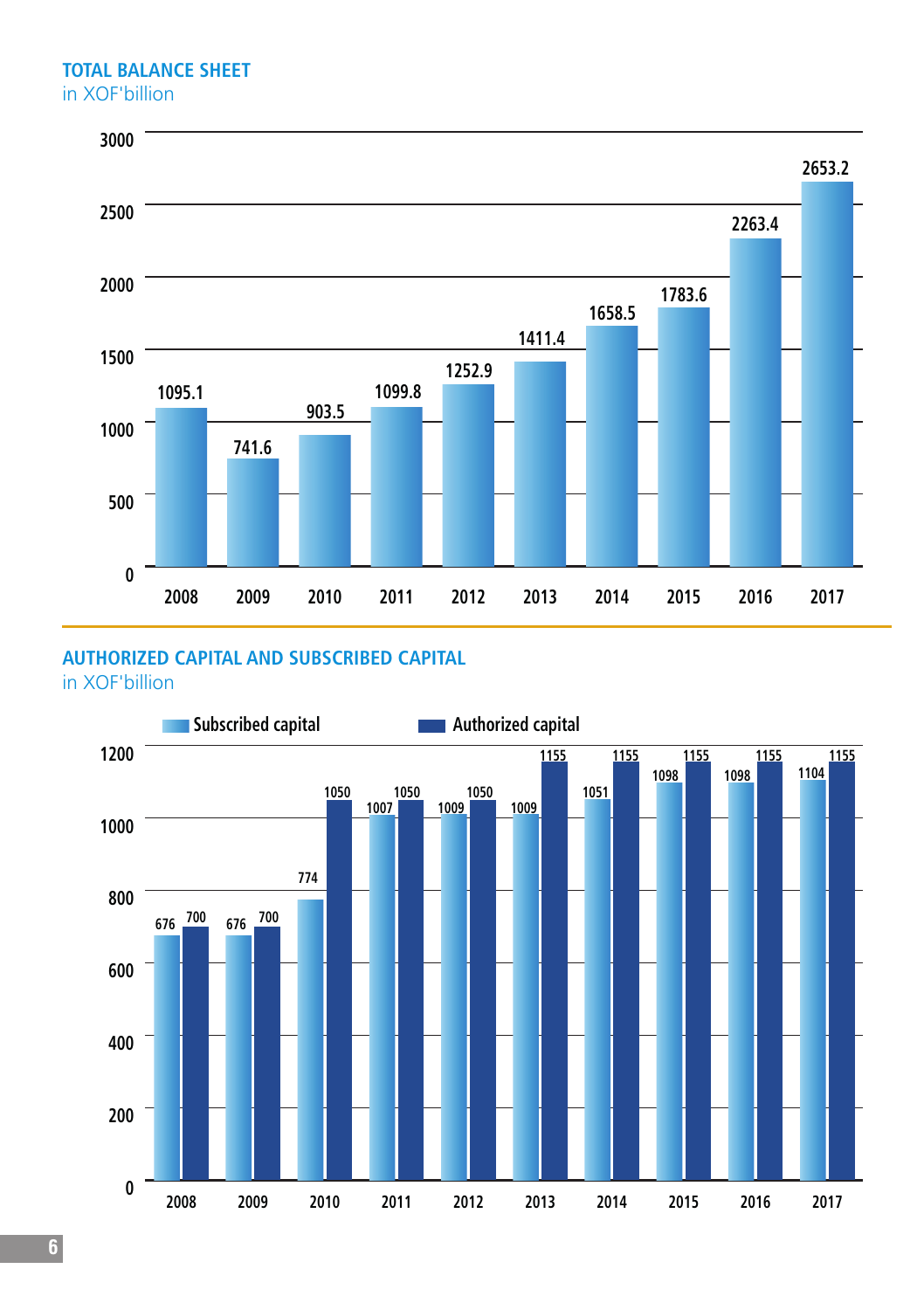### **EQUITY\***



### **DEBT/EQUITY RATIO**



**7**